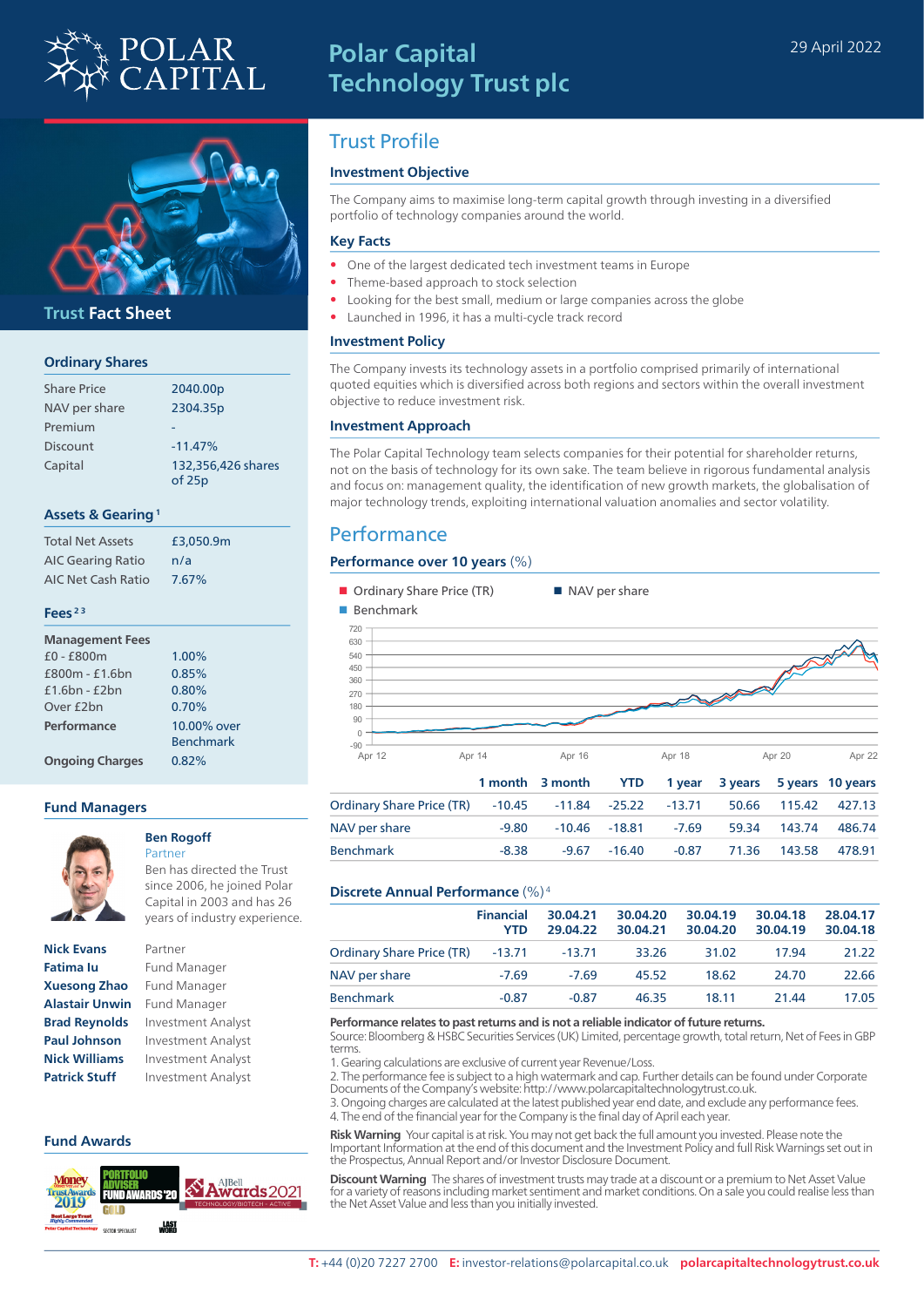0 10 20 30

0 25 50 75 100

٦

## Portfolio Exposure

As at 29 April 2022

#### **Top 10 Positions** (%)

| Microsoft                     | 11.0 |
|-------------------------------|------|
| Apple                         | 10.1 |
| Alphabet                      | 8.2  |
| <b>NVIDIA</b>                 | 3.1  |
| <b>Advanced Micro Devices</b> | 2.8  |
| <b>Samsung Electronics</b>    | 2.7  |
| <b>TSMC</b>                   | 2.7  |
| <b>ASML Holding</b>           | 1.9  |
| Amazon                        | 1.9  |
| ServiceNow                    | 1.8  |
| <b>Total</b>                  | 46.3 |
|                               |      |

| <b>Total Number of Positions</b> |  |  |
|----------------------------------|--|--|
|----------------------------------|--|--|

#### **Market Capitalisation Exposure** (%)

| Large Cap (>US\$10 bn)                                | 88.0 |
|-------------------------------------------------------|------|
| Mid Cap (US\$1 bn - 10 bn)                            | 11.7 |
| Small Cap ( <us\$1 bn)<="" td=""><td>0.3</td></us\$1> | 0.3  |

#### **Trust Characteristics**

| Launch Date              | 16 December 1996      |
|--------------------------|-----------------------|
| Year End                 | 30 April              |
| <b>Results Announced</b> | Mid July              |
| Next AGM                 | September 2022        |
| <b>Continuation Vote</b> | <b>2025 AGM</b>       |
| <b>Listed</b>            | London Stock Exchange |

#### **Benchmark**

Dow Jones Global Technology Index Total Return Sterling adjusted with the removal of relevant withholding taxes (from 1 May 2013)

#### **FX Rates**

| GBP/USD | 1.2555   |
|---------|----------|
| GBP/EUR | 1.1901   |
| GBP/JPY | 162.6626 |

#### **Codes**

| <b>Ordinary Shares</b> |              |
|------------------------|--------------|
| <b>ISIN</b>            | GB0004220025 |
| <b>SEDOL</b>           | 0422002      |
| London Stock Exchange  | <b>PCT</b>   |

#### **Sector Exposure** (%)

| Software                                       | 25.9 |  |  |
|------------------------------------------------|------|--|--|
| Semiconductors & Semiconductor Equip.          | 22.6 |  |  |
| Tech. Hardware, Storage & Periph.              | 14.4 |  |  |
| Interactive Media & Services                   | 13.3 |  |  |
| <b>IT Services</b>                             | 4.1  |  |  |
| Internet & Direct Marketing Retail             | 2.9  |  |  |
| Automobiles                                    | 1.6  |  |  |
| Electronic Equipment, Instruments & Components | 1.6  |  |  |
| <b>Communications Equipment</b>                | 1.5  |  |  |
| Entertainment                                  | 1.2  |  |  |
| Other                                          | 3.3  |  |  |
| Cash                                           | 7.6  |  |  |
|                                                |      |  |  |

#### **Geographic Exposure** (%)

| US & Canada          | 73.4 |  |  |
|----------------------|------|--|--|
| Asia Pac (ex-Japan)  | 10.2 |  |  |
| Europe (ex UK)       | 3.5  |  |  |
| Japan                | 3.4  |  |  |
| Middle East & Africa | 1.4  |  |  |
| <b>UK</b>            | 0.4  |  |  |
| Cash                 | 7.6  |  |  |
|                      |      |  |  |

The entire investment portfolio is published in the annual and half year report as well as being announced to the London Stock Exchange on a quarterly basis.

Note: Totals may not sum due to rounding. It should not be assumed that recommendations made in future will be profitable or will equal performance of the securities in this document. A list of all recommendations made within the immediately preceding 12 months is available upon request.

## Investing in the Trust and Shareholder Information

#### **Market Purchases**

The shares of Polar Capital Technology Trust PLC are listed and traded on the London Stock Exchange. Investors may purchase shares through their stockbroker, bank or other financial intermediary.

#### **Corporate Contacts**

#### Registered Office and Website

16 Palace Street, London SW1E 5JD www.polarcapitaltechnologytrust.co.uk

Registrar Equiniti Limited, Aspect House, Spencer Road, Lancing, West Sussex, BN99 6DA www.shareview.co.uk

#### **Share Dealing Services**

Details of the different ways of dealing in the company's shares are given on the website. Equiniti, the company's registrars provide an internet share sale service.

Telephone 0800 876 6889 Online www.shareview.co.uk

Custodian

HSBC Plc is the Depositary and provides global custody of all the company's investments.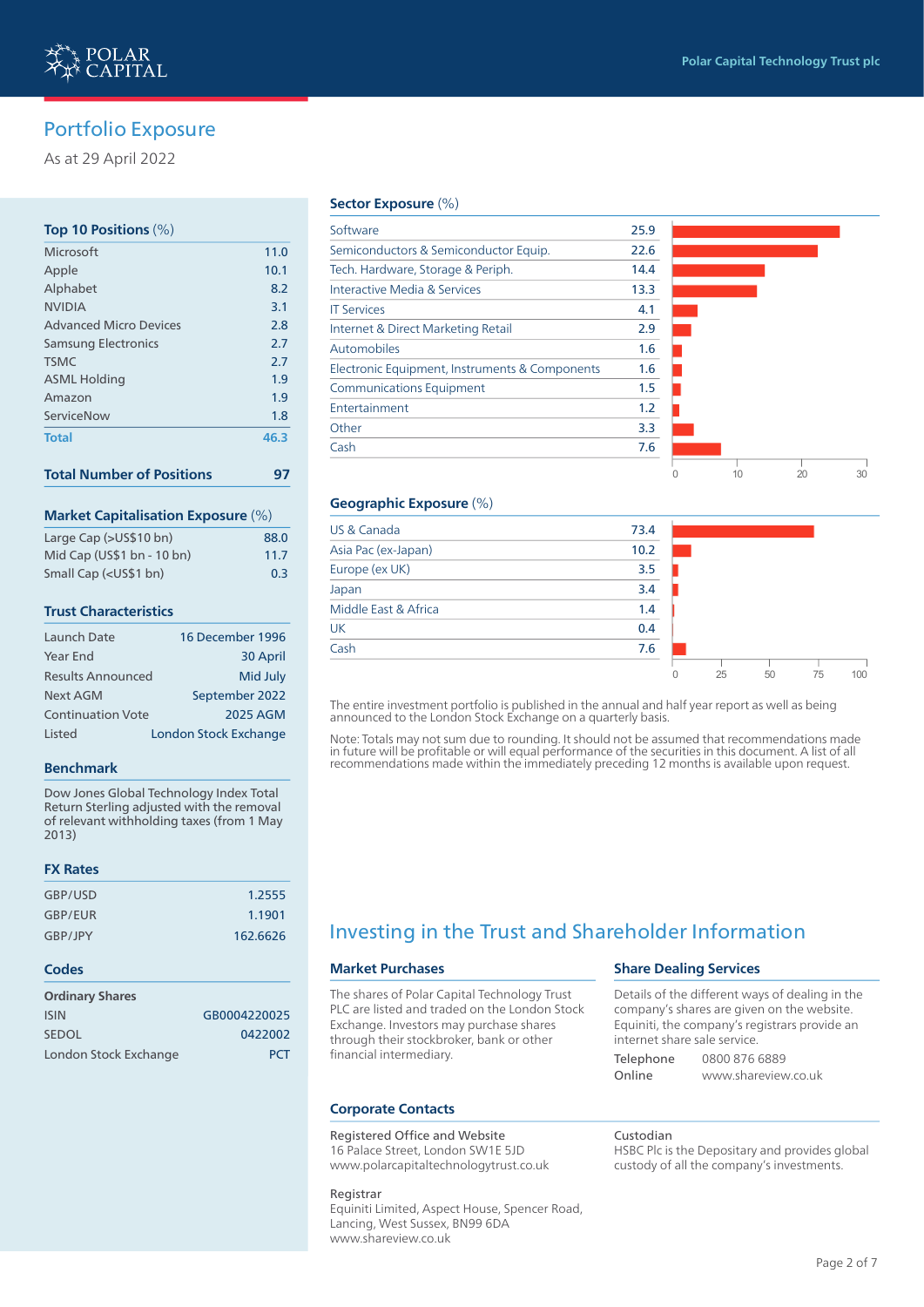## Fund Manager's Comments

#### **Market review**

Global equity markets fell sharply in April, as measured by the MSCI All Country World (-3.9%), while the S&P 500 fell -4.7% and the DJ Euro Stoxx 600 -1.1% (all returns are in sterling terms). After a weak first quarter, there was little respite in April as concerns over global growth and supply disruption tied to further lockdowns in China, the war in Ukraine and stubbornly high inflation all remained elevated.

US treasuries declined -3.2%, marking the fifth consecutive month of declines and leading to year-to-date losses of -8.6%. Currencies were highly volatile too – the trade-weighted dollar strengthened +4.7% while the yen weakened -6.2% against the dollar. Oil and agricultural commodities gained as Russia's invasion of Ukraine further compounded existing supply chain dislocation trends. Brent Oil increased for a fifth consecutive month (+4.3%), benefitting from the continued speculation of a potential EU embargo on Russian oil. The Commodity CRB Index gained +4.4% in April, taking its year-todate increase to over +30%.

While we hope that slower growth will ease inflationary pressures during the second half of 2022, there is limited evidence of this so far in headline measures. US consumer price inflation (CPI) data in March rose to a 40-year high of +8.5% with core inflation (ex-food and energy) rising above expectations to +6.5%. In Europe, the Eurozone CPI reading for April increased to +7.5%, hitting a record high since the formation of the single currency. Eurozone core inflation similarly jumped above expectations to +3.5%, while UK inflation hit a 30 year high of +7.0% in March. However, there are some grounds for optimism on the inflation front with moderating demand for auto vehicle sales and domestic appliances likely to precede price, especially if/when supply constraints ease. US retail sales ex-gas and autos were also flattish (+0.2% m/m) in April.

After starting its first 25bps rate hike of the current cycle in March, the minutes of the US Federal Reserve 15-16 March meeting showed several members of the committee were in favour of a 50bps rate hike and that a majority of members generally agreed to a balance sheet reduction of \$95bn per month starting as soon as May. At the meeting on 3-4 May the Fed duly raised its benchmark interest rate by 50bps in response to escalating inflationary pressures. Fed Chairman Jerome Powell's comments suggested multiple 50bps rate hikes are ahead, but the committee were "not actively considering 75bps". The immediate reaction was positive with bond yields down and equities up, although this proved short-lived with 10-year US treasury yields subsequently rallying sharply (above 3.15%) and growth equities suffering several days of extreme selling.

The economic outlook is more challenging, with a European recession quite probable and a US recession possible. It is still unknown whether the Fed can fashion a soft landing with the fastest tightening schedule in three decades. In addition, the Fed outlined a quantitative tightening (QT) program whereby the Fed will shrink its balance sheet by \$30bn treasuries and \$17.5bn mortgage-backed securities, ramping to a maximum of \$95bn after three months on an indefinite basis (in line with market expectations). As such, it is probably unsurprising we are in the middle of a risk-off phase for markets, with equity valuation multiples compressing and growth stocks hit the hardest, reflecting this uncertainty.

Leading economic activity indicators continue to fade. In the US, the ISM index of manufacturing activity declined to 55.4% in April, below the consensus of 57.8%, and indicated the industrial side of the economy growing at the slowest rate in 18 months. New orders edged down to 53.5, the lowest level since the pandemic began, as

the disappointing manufacturing report reflected broad supply and labour bottlenecks alongside intense inflationary pressures. The US services ISM survey disappointed with a fall to 57.1 in April, against expectations for a modest improvement to 58.5. The Eurozone Manufacturing PMI was 55.5 in April versus 56.2 in March, its lowest reading since January 2021. In China, the official manufacturing PMI fell to 47.4 and into contraction territory, while export growth has slowed as the economic impact of an Omicron outbreak and its zero-Covid policy weighed heavily on both production and demand.

#### **Technology review**

The technology sector underperformed global equity markets during April, the Dow Jones World Technology Index falling -8.4%, in sterling terms, largely due to macroeconomic concerns rather than a change in the fundamental outlook. It is no wonder investors are a little shellshocked, with the NASDAQ (NDX) -9.4% in April (the worst monthly return since November 2008) taking the index into bear market territory with its worst start to a calendar year in 30 years.

The selloff was broad-based. Large-cap technology stocks, which had previously held up better, fell in tandem with their small and mid-cap peers; the Russell 1000 Technology Index (large cap) and Russell 2000 Technology Index (small cap) declined -9.1% and -8.6% respectively.

The NASDAQ Internet Index remained at the epicentre of the selloff, falling -13.3%, while the SOX Semiconductor Index fell -11.1% and the Bloomberg Americas Software Index declined -7.9%. Non-profitable technology, recent IPOs and high growth software were among the worst impacted segments; the GS Non-profitable Technology Index fell -19.4%, GS Recent Liquid IPO index -12.6% and the bellwether ARK Innovation ETF -25.7%.

Unfortunately, many of these trends have continued/worsened into early May, with the only positive being most valuation metrics, many of which had looked extended, are now back inside historical averages and in many cases back to pre-pandemic levels. While the NDX is still roughly one-third above pre-pandemic levels, much of this outperformance has been driven by larger stocks, with more than 40% of constituents now having unwound all (and more) of the early pandemic strength.

Encouragingly, first quarter earnings reports generally delivered strong quarterly results, although there were some notable disappointments. Guidance was unsurprisingly a little more guarded given the range of headwinds, including slower underlying growth (the pull forward of demand for Covid beneficiaries), supply chain disruption and cost inflation (exacerbated by the conflict in Ukraine and new lockdowns in China) as well as the stronger dollar.

In the internet subsector, Netflix (held, then subsequently sold) delivered a disappointing earnings report, with subscribers declining -200,000 in the quarter (+500,000 excluding the suspension of service in Russia), well below guidance for +2.5 million. Management explained the pull forward of demand due to Covid restrictions had obscured the picture until recently. Q2 guidance for subscribers expected to decline by two million was particularly disappointing versus consensus expectations for +2.4 million. While we had materially reduced our position, we subsequently exited due to a combination of high household penetration, >100 million accounts sharing passwords, competition intensifying, the macroeconomic environment and price increases. In short, we do not have enough conviction in new initiatives designed to reaccelerate growth including a crackdown on password sharing, an advertising-based

It should not be assumed that recommendations made in future will be profitable or will equal performance of the securities in this document. A list of all *recommendations made within the immediately preceding 12 months is available upon request.*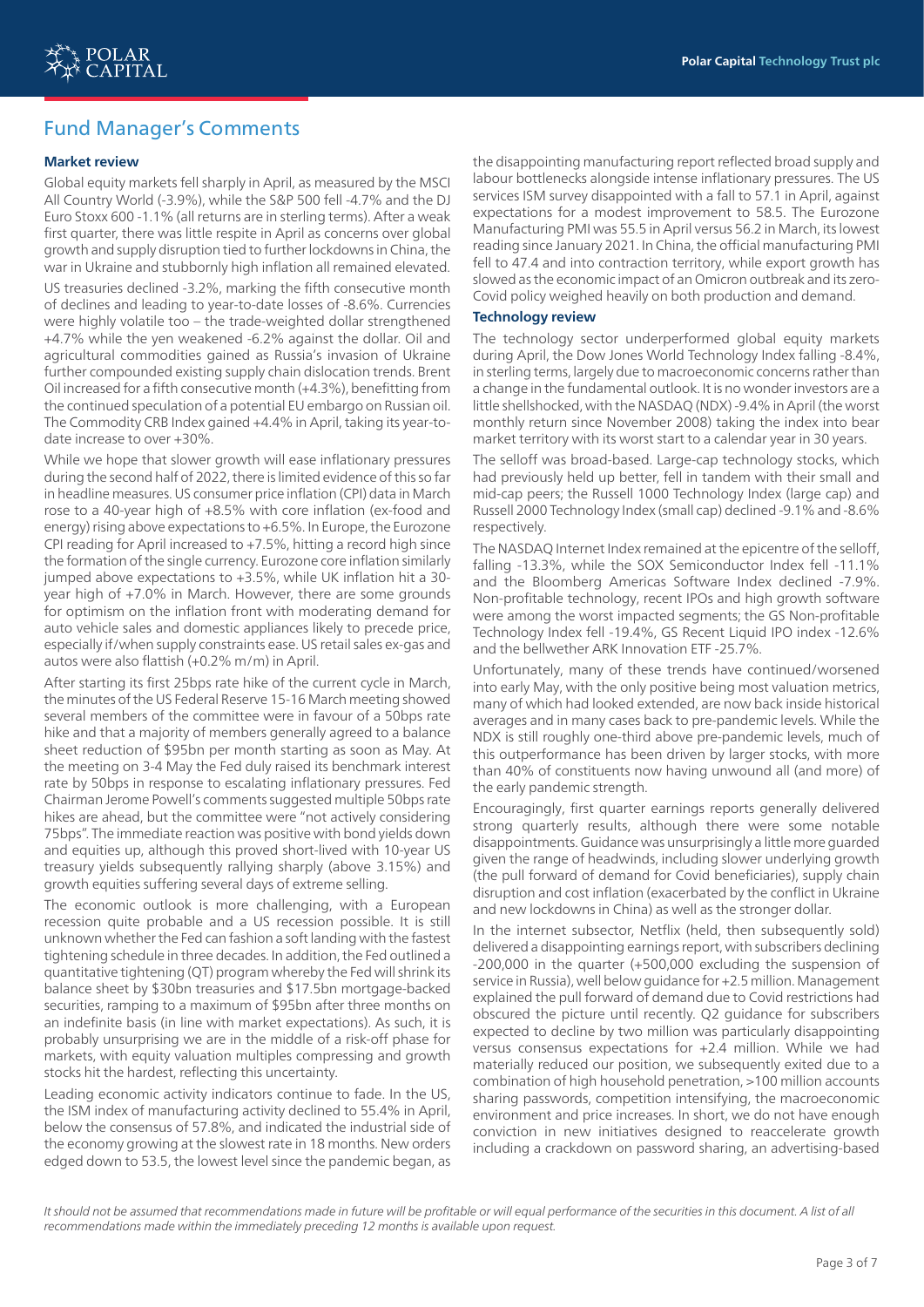

version of the service (that does not cannibalise the core offering) and the company's ability to continue to raise prices.

Amazon's Q1 revenue was in line, but AWS growth modestly decelerated to +37% y/y, which was better than sell-side estimates but less impressive than the reacceleration at Microsoft Azure. Q1 operating income was, however, well below forecasts due to over-hiring and excess fulfilment capacity, exacerbating input cost inflation in the retail segment. The overbuild costs were substantial at \$6bn and management expect them to be a \$4bn headwind in Q2, leading to operating income guidance well below expectations. These costs should be transitory but are likely to delay the margin turnaround story by at least another quarter.

Snap stood out among the internet group with solid engagement metrics and revenue +30% y/y, only modestly below consensus despite macro/Ukraine headwinds. This helped counter fears about competition from TikTok which appears to be more negatively impacting Meta/Facebook and many other social media offerings. However, management issued conservative Q2 guidance for +20- 25% y/y revenue growth, factoring in caution regarding ad spend given the macroeconomic environment and, to a lesser extent, Apple privacy policy risk.

Alphabet reported a strong quarter, with total revenue +23% y/y in line and operating income above consensus forecasts. Better than expected search performance driven by the retail and travel sectors (where searches for beaches and islands were up +27% versus 2019) offset weakness at YouTube which only grew +14% y/y versus +25% y/y expected (perhaps because of the TikTok effect, although that was not called out directly). That said, YouTube reached two billion monthly signed-in users and time spent continues to grow, while YouTube Shorts (short-form video) is now averaging over 30 billion daily views, growing 4x y/y. The company is likely to be impacted by weaker e-commerce trends (like its peers) heading into Q2 against a tough comparable period, while there is a risk of margin compression. However, these risks appear so be somewhat captured by the stock's market-like valuation of 17x forward P/E.

Meta Platforms (Facebook) reported better than feared results and guidance after expectations were revised lower following a poor previous quarter. After a surprising decline last quarter, the global daily active user (DAU) metric returned to growth driven by international markets (reducing concerns about competition from TikTok). Company-specific overhangs including the Reels (short-form video) transition, Apple IDFA tracking headwinds and metaverse spend remain, while macroeconomic risk has arguably increased in recent weeks. The biggest positive came in the form of a cut to expense guidance and reassurance the company intends to continue growing profits (FY23) while funding its metaverse investments, which should support earnings forecasts.

Tesla delivered strong 1Q22 results, with total revenues of \$18.8bn, up +81% y/y, well above consensus estimates. Despite the lockdown in Shanghai, semiconductor shortages and increasing raw material/ component costs, non-GAAP Automotive GM (excluding reg credits) was 30%, up +100bps q/q. This was driven by higher pricing, higher Model Y mix, and lower COGS per vehicle (50% of vehicles produced with lower cost LFP batteries). Management indicated that 2Q22 deliveries were likely to be approximately in line with 1Q22, which was better than feared given near-term supply chain challenges (managed much better than their auto peers), while production in Berlin and Austin is expected to rapidly ramp in 2H22. CEO Elon Musk remains confident in achieving the company's 50% growth target for vehicle production this year with a "reasonable shot" at +60% y/y.

Tesla's share price was, however, impacted by Elon Musk's acquisition of Twitter (held, subsequently sold) for \$44bn, as he sold \$8.5bn of Tesla shares to help finance the deal. Most investors see his motivation as a combination of free speech preservation and personal amusement, although Twitter is still a strategic, arguably undervalued asset lacking in execution, so having a tech visionary involved may help despite the added controversy.

Apple delivered a solid quarter, beating revenue and EPS expectations despite supply chain and inflation headwinds, driven by better-thanexpected iPhone sales, with management noting a strong customer response to the iPhone 13 family and the new entry level SE launch. The introduction of M1-powered devices led to another quarter of record upgrades of Macs as the segment grew +15% y/y. However, management gave cautious forward guidance (in part due to supply constraints), implying revenue growth will be flat to down y/y next quarter (below consensus at +6% y/y) and the Services segment is expected to continue decelerating due to the tough comparable period caused by the pandemic-driven boost last year.

While results from consumer-focused internet companies were relatively soft, enterprise-focused software results were better than feared, particularly after Adobe Systems and UiPath had lowered expectations in March, blaming European weakness.

Microsoft reported strong results, with no evidence of a major slowdown in the Office Commercial segment, which was up +14% y/y in constant currency (cc), driven by Office365. Azure (cloud) growth accelerated 300bps sequentially to +49% y/y cc. Q2 guidance was constructive, with revenue expected to grow +17% y/y cc, despite the impact from Ukraine/Europe (c1% headwind) and China lockdowns assumed through the end of April, topped off by guidance for Azure to grow +47% y/y cc, only a modest deceleration.

ServiceNow results were also encouraging given concerns about European exposure, with subscription revenue growth of +29% y/y cc, slightly ahead of expectations despite a few deals slipping into the next quarter in Europe and a 300bps FX headwind, supporting the company's +28.5% y/y cc subscription revenue growth guidance for calendar year 2022. Management commented that demand remains robust in all regions and reiterated their 25% operating margin (flat y/y) and 31% FCF margin (-50bps y/y) targets, despite travel and entertainment spending resuming post-Covid.

Five9 reported a robust quarter and better-than-expected guidance. The company will remain in investment phase in the near term leading to margin pressures, but the company announced a \$40m+ annual recurring revenue (ARR) super deal which demonstrates the company's ability to move upmarket into the largest enterprises. We believe the company remains a strategic acquisition target (after Zoom's failed attempt in 2021) in the cloud contact centre market, which should provide valuation support.

While payments results have generally been impacted by slowing e-commerce trends (explaining our dramatically reduced exposure), Visa, a recent addition to the portfolio delivered results that were better than expected. Net revenue was up +25% y/y, above the consensus forecast of +19% y/y, with cross-border transactions driving half the upside  $(+48\% \text{ y/y}$  versus consensus at  $+35\% \text{ y/y}$  as travel bounced from 71% of 2019 levels in January to 90% in March (not expected until September). Commentary on the macroeconomic environment was encouraging, with management not seeing any impact on spending related to inflation, supply chain disruption or the Ukraine conflict. Visa's net revenue guidance for high-teens to

It should not be assumed that recommendations made in future will be profitable or will equal performance of the securities in this document. A list of all *recommendations made within the immediately preceding 12 months is available upon request.*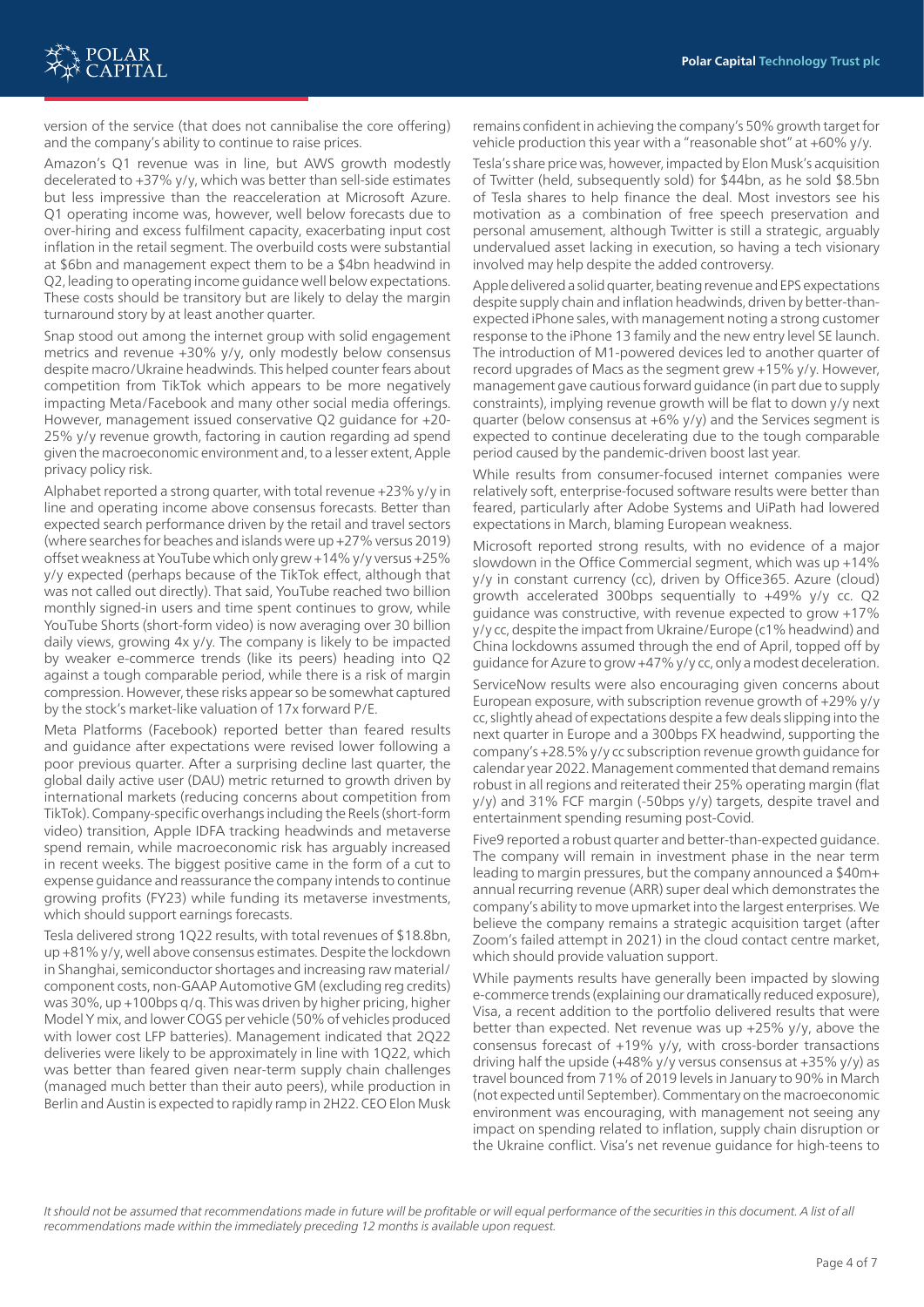20% growth indicated that cross-border outperformance essentially offsets headwinds from Russia.

Semiconductor companies again reported strong results, with demand significantly greater than the industry's ability to supply. TSMC, the clear leader in outsourced semiconductor manufacturing, is a good indicator of broad industry demand trends. TSMC delivered an exceptional Q1, with revenue and EPS above consensus by 4% and 9% respectively, while Q2 guidance for revenue, gross margin and operating margin was significantly better than expected. TSMC did, however, note that demand for some consumer products (PC, tablet and smartphone) had weakened, but others remain very strong (data centre, auto/EV, AI and industrial).

Semiconductor production equipment manufacturer KLA Tencor (KLAC) reported top and bottom-line results above expectations and next quarter guidance was better than anticipated. Management commented there have been no order cuts and their forecast for low/mid-teens for H2 versus H1 growth provides visibility into year end. Unfortunately, the group is unlikely to materially outperform until some visibility is provided for 2023 WFE numbers (likely strong if the macroeconomic backdrop does not deteriorate significantly). KLAC remains well positioned in leading edge nodes (less sensitive to a macro downturn) relative to peers and the resurgence in Intel spending, particularly foundry-related, if it materialises, should provide a strong tailwind.

ASML Holding (ASML) delivered an in-line quarter against lowered expectations and gave softer guidance for Q2 as supply chain disruptions continue to linger, resulting in €800m of revenue delayed (adjusted for which the firm would have been in line with consensus forecast). However, orders remained strong and most importantly ASML decided to expand capacity to increase DUV production from 375 to 600 units, EUV from 70 to 90 units and high NA EUV from 5 to 20 units in 2025. Based on this updated capacity, ASML should generate revenue of €35-40bn versus previous guidance for €24- 30bn. ASML along with KLAC stands out to benefit significantly from logic/foundry spending on "semiconductor sovereignty" as Europe and the US push towards more domestic capacity and less reliance on Taiwan and China.

#### **Outlook**

The probability of a US recession has clearly increased this year as a strong economy, tight labour market and a series of inflationary shocks (Ukraine invasion; China lockdowns) means inflation remains stubbornly high. A bearish paper by Larry Summers and Alex Domash (President Emeritus at Harvard University and Research Associate at Harvard Kennedy School respectively) pointed out that there have been eight occasions since 1955 where wage inflation was greater than 5% and the unemployment rate was below 4%, and a recession followed in all eight cases. However, others point out soft landings have been more common outside the US, and a US GDP growth slowdown to  $+1-1.5\%$  would be consistent with a sufficient closing of the jobs/workers gap to give the Fed comfort around the path of slowing wage growth. The Fed's actions are already having a meaningful impact: US financial conditions tightened significantly during April, with Goldman Sachs' US Financial Conditions Index showing its largest monthly gain since October 2008 (ex-March 2020).

The challenging economic backdrop has meant there have been few places to escape the damage in the technology sector so far this year. Weakness has been broad-based with the software (IGV -25% YTD), semiconductor (SOX -26% YTD) and internet (BUSINT -29% YTD) subsectors providing no relief as the wider sector has been sold down. We are pleased to have had relatively little exposure to

the very worst areas, such as high growth software trading >8x EV/ revenues (down -37% YTD) and unprofitable tech (GS unprofitable Tech Index -42%). The forward EV/revenue multiple for the latter has compressed from 10x at the January 2021 peak to 3.6x today (GS), and the most expensive quintile of the US technology sector has fallen -47% since November, while the least expensive (value) quintile has only declined -8% (per Bernstein). Our growth bias has continued to serve as a structural headwind although our somewhat more conservative positioning, balance sheet focus and modest use of OTM NDX put options has ameliorated the drawdown/volatility versus our growth-centric peers.

E-commerce, digital entertainment and WFH-related companies clearly continue to face reopening headwinds and could be further impacted if consumer spending weakens or buying behaviour changes. While we still have some selected holdings here, we have significantly reduced exposure to all three areas over the past nine months. This was due to an element of demand pull forward, slowing growth on tough comparisons (causing multiple compression) and the added uncertainty around the consumer coming under further pressure. This month, Amazon (perceived as one of the last Covid beneficiary stock left standing) issued a softer than expected profit outlook which further weighed on already negative sentiment in the e-commerce and consumer internet areas.

Aligned with our concerns, content delivery network (CDN) provider Akamai\* also called out the potential for "a moderation in internet traffic growth as many countries remove mask mandates". There is also potential to overshoot to the downside as consumer spending softens and the mix shifts from goods (which benefitted e-commerce and online advertising names) to services spending (rebounding from depressed levels) as we are seeing in areas like travel and entertainment. We continue to hold Airbnb, TripAdvisor, Mastercard and added Visa, all of which are likely to be reopening beneficiaries.

These notable headwinds and challenges at high profile consumerfocused stocks have captured a great deal of media attention, but beneath the surface many of our themes remain robust and companies with corporate exposure have continued to deliver good results. This is particularly true within software as companies continue to invest in digital transformation, with Microsoft's CEO noting he has never "seen this level of demand for automation technology to improve productivity, because in an inflationary environment, the only deflationary force is software." ServiceNow's CEO further highlighted how macro "challenges have underscored the urgency of investment in digital business". There are concerns that 'companies are just not seeing it yet', i.e., software fundamentals will follow price action as the macroeconomic backdrop deteriorates, so we are closely monitoring any negative commentary here. However, we are also becoming more constructive on names that have seen significant multiple compression well beyond any fundamental change in their outlooks.

Cloud computing also continues to deliver strong growth at extraordinary scale, with the three dominant vendors (Amazon, Microsoft and Google) now running at a collective annual revenue run rate of \$140bn, up +41% y/y, a modest deceleration from +42% last quarter. Strong cloud growth necessitates cloud capex growth which should underpin demand for semiconductors, memory and networking equipment in cloud data centres; Morgan Stanley have increased their expectations for hyper-scaler capex growth in 2022 to +27% y/y, up from +23% before March earnings. AI continues to be a major driver of cloud adoption as companies move from proof

It should not be assumed that recommendations made in future will be profitable or will equal performance of the securities in this document. A list of all *recommendations made within the immediately preceding 12 months is available upon request.*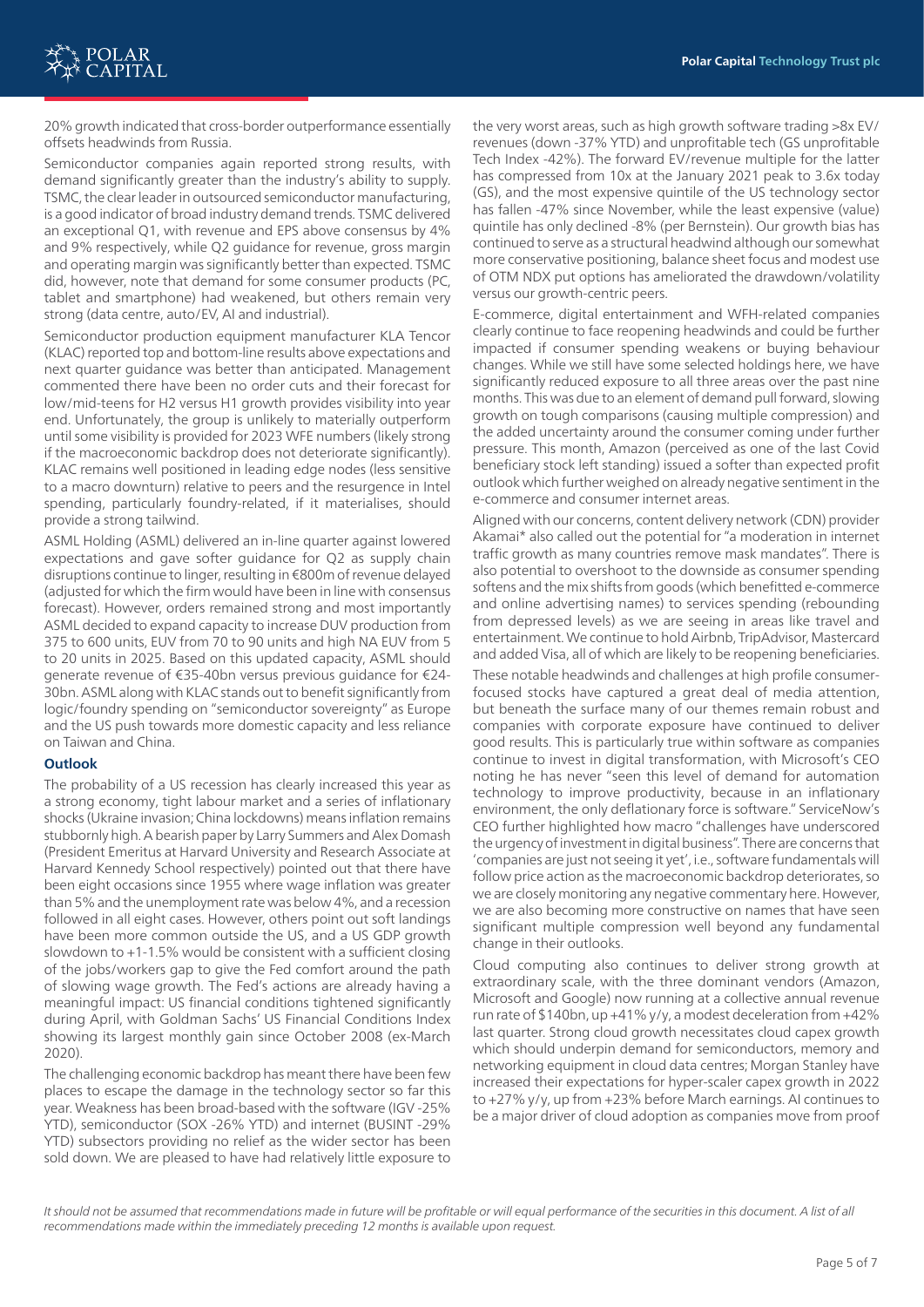

of concept to production use cases; Gartner expects AI software revenue to reach \$62.5bn this year, up +21% y/y.

Despite strong fundamentals in certain subsectors, sentiment has become almost universally negative largely due to macro fears. The AAII Bull Index reached its ninth lowest reading since 1987 (with Bulls - Bears at -42, a recent and extreme low); hedge fund gross leverage is in the third percentile and net leverage is at two-year lows. Negative sentiment is usually a good contrarian indicator and can turn very quickly, especially if the worst-case macro outcomes are avoided. Such catalysts could include inflation softening into the second half of 2022 as economic growth slows and supply constraints ease, the situation in Ukraine at least stabilizing and/or China successfully rolling out MRNA-based Covid vaccines allowing them to ease their damaging zero Covid strategy. In addition, with stock prices having fallen significantly, if companies continue to deliver robust growth, then multiples could begin to stabilize.

Although we remain relatively conservatively positioned, we expect to start rebuilding our exposure to higher growth stocks in coming weeks/months absent a significant deterioration in the economic outlook. However, we are conscious that there exists a wider range of outcomes in both the macro and market environments, and it is difficult to predict the outcomes here. As such, we are focusing on companies with good growth prospects, strong balance sheets, cash flow support (or lack of significant cash burn) with the intention to move to a more fully invested position. Our initial focus is on cashgenerative growth names and reopening beneficiaries, but the next step would be to begin to add back to ultra-high growth stocks where we believe the worst of the multiple compression is behind us, but there may be a little more to come.

We would also like to see a little more evidence of investor capitulation (retail flows have remained remarkably positive despite very negative sentiment) and perhaps see private company valuations being reset lower towards public-traded peers. As a reminder, the Trust only invests in publicly-listed investments, while the portfolio, and strategy, remains highly liquid by design. We would also like to see stocks act better with good news being rewarded and disappointing news better absorbed. That said, the valuation reset has been meaningful with many next-generation stocks trading below levels where private equity has recently been active, which suggests improved risk/reward.

#### \* not held

## Ben Rogoff

13 May 2022